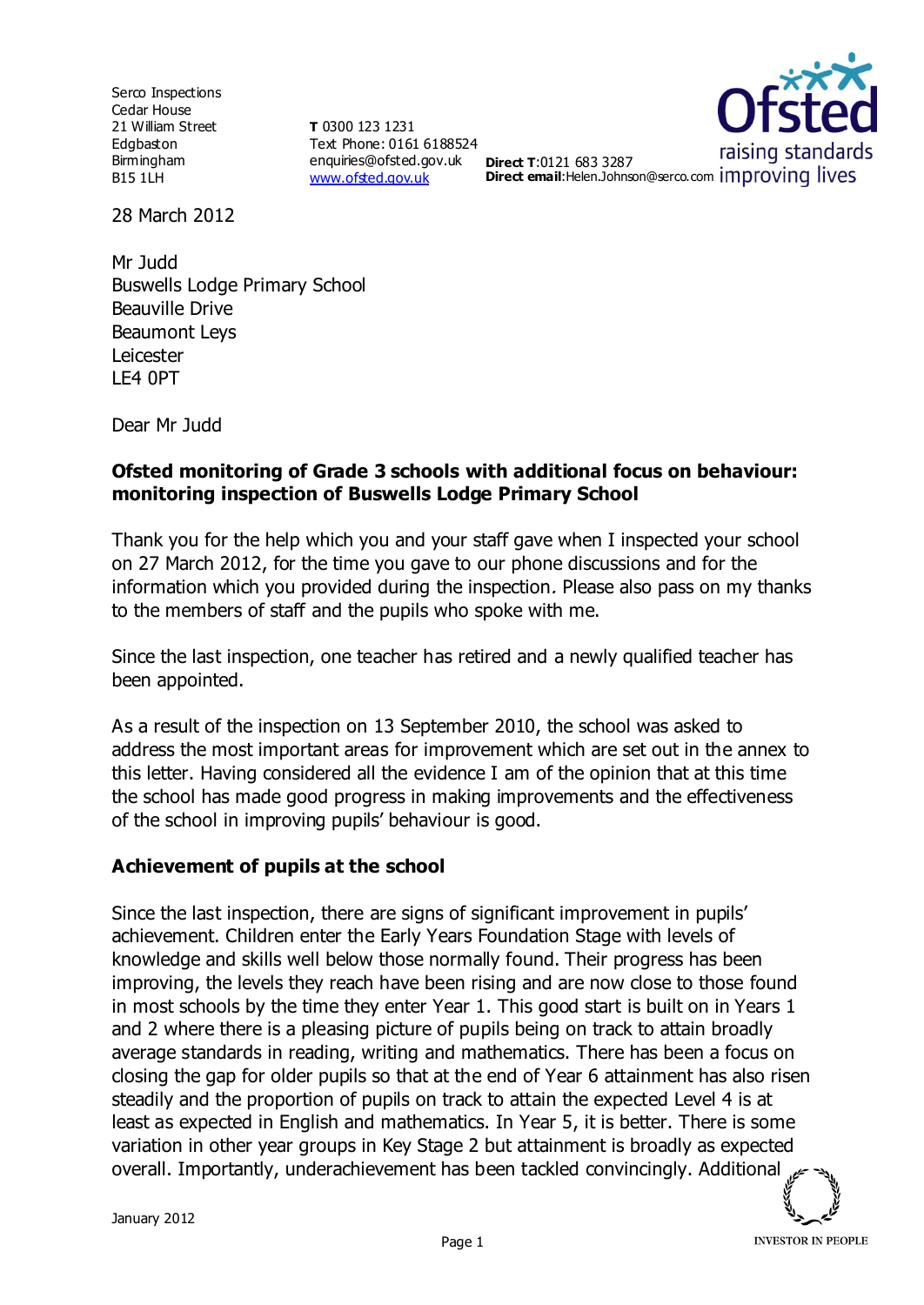

interventions, support and a modified curriculum for the most able have resulted in an increasing number of these pupils reaching the highest grade. Leaders acknowledge there are still not enough reaching their full potential. School data and work in pupils' books confirms that because of improvements to the quality of teaching and the use of assessment, pupils' progress is accelerating. Pupils make at least satisfactory progress and for an increasing proportion, their progress is good. Disabled pupils and those who have special educational needs are well supported which enables them to make good progress. Careful checking on the progress of all groups of pupils in school ensures that any gaps are closing swiftly and no-one gets left behind, whatever their background.

## **The quality of teaching**

Some consistent strengths have been established. Effective behaviour management ensures positive relationships and a good work ethic. Teachers use their good subject knowledge along with their skills with information and communication technology to engage pupils. Where the agreed planning format is used, it supports teaching and learning well with detail about exactly what pupils of all abilities and interests in the class should learn. Importantly, teachers are now making accurate assessments and using the data gathered from the assessments with confidence to plan appropriate tasks. The best lessons seen were well resourced and tasks planned in detail to meet the needs of all. Adults were actively engaged in all pupils' learning throughout the lessons, checking on their understanding, addressing misconceptions and modifying plans so that learning moved on at a good pace. Teachers were absolutely clear at the end of the lesson about the learning that had taken place.

Very occasionally, teachers talk for too long, tell pupils the answer before letting them solve a problem or explain their thinking and do not check often enough if pupils' understanding is secure or plans need to be modified. In these lessons, the pace of learning slows. Some excellent examples of 'two stars and a wish' marking were seen with pupils praised for success and clear about what to do to improve. This is not consistently applied or pupils always given the opportunity to address development points. Pupils are routinely given the opportunity to assess their own success and say they are confident that they know the levels they are working at and what to do to improve. Well-directed professional development opportunities have been positively received by staff who say they have improved the effectiveness of their teaching because good practice has been shared. Their improved ability to analyse assessment data has strengthened their focus on the achievement of all groups. Careful planning has gone into the development of a new curriculum, not only to ensure the development of pupils' greater understanding of life and culture beyond Britain, but also to provide more opportunities for them to use their basic skills in other subjects. This is currently being trialled in Key Stage 1 and is leading to pupils' and teachers' renewed enthusiasm and engagement.

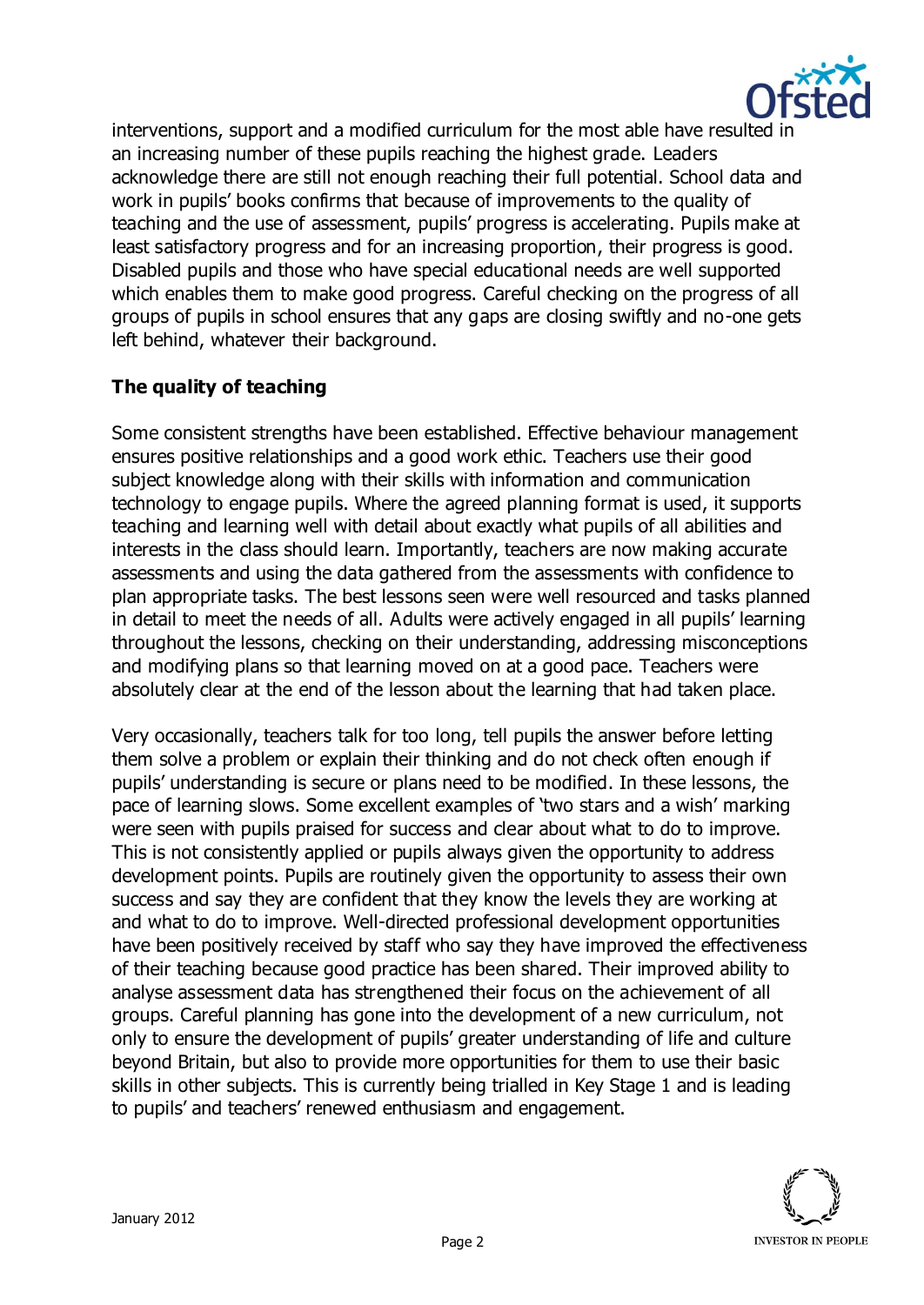

#### **Behaviour and safety of pupils**

Pupils are demonstrating their increasing enjoyment of school through their improving attendance, which is now broadly similar to that found in most schools. Opportunities to further promote pupils' spiritual, moral, social and cultural development are often identified in planning. Pupils were seen to conduct themselves well and their behaviour ensures a calm and purposeful learning environment. They were seen to collaborate and to support each others' learning well.

#### **The quality of leadership and management of the school**

Because systems for monitoring and evaluating the success of the school's work against the recommendations are clear and rigorously applied, everyone has a shared understanding of the progress that has been made and what still needs to be done. The governing body is given clear information which supports its members in providing challenge to school leaders. The capacity of leadership to drive improvements has been strengthened. Most importantly, leaders and managers at all levels are included in half-termly pupil progress meetings with teachers who have developed the skills to collect and analyse their own assessment data so that everyone can play their part in driving improvements.

School leaders say they have particularly valued the support of the local authority in developing the new curriculum and improving provision for the most able.

I hope that you have found the inspection helpful in promoting improvement in your school. This letter will be posted on the Ofsted website.

Yours sincerely

Joanne Harvey **Her Majesty's Inspector**